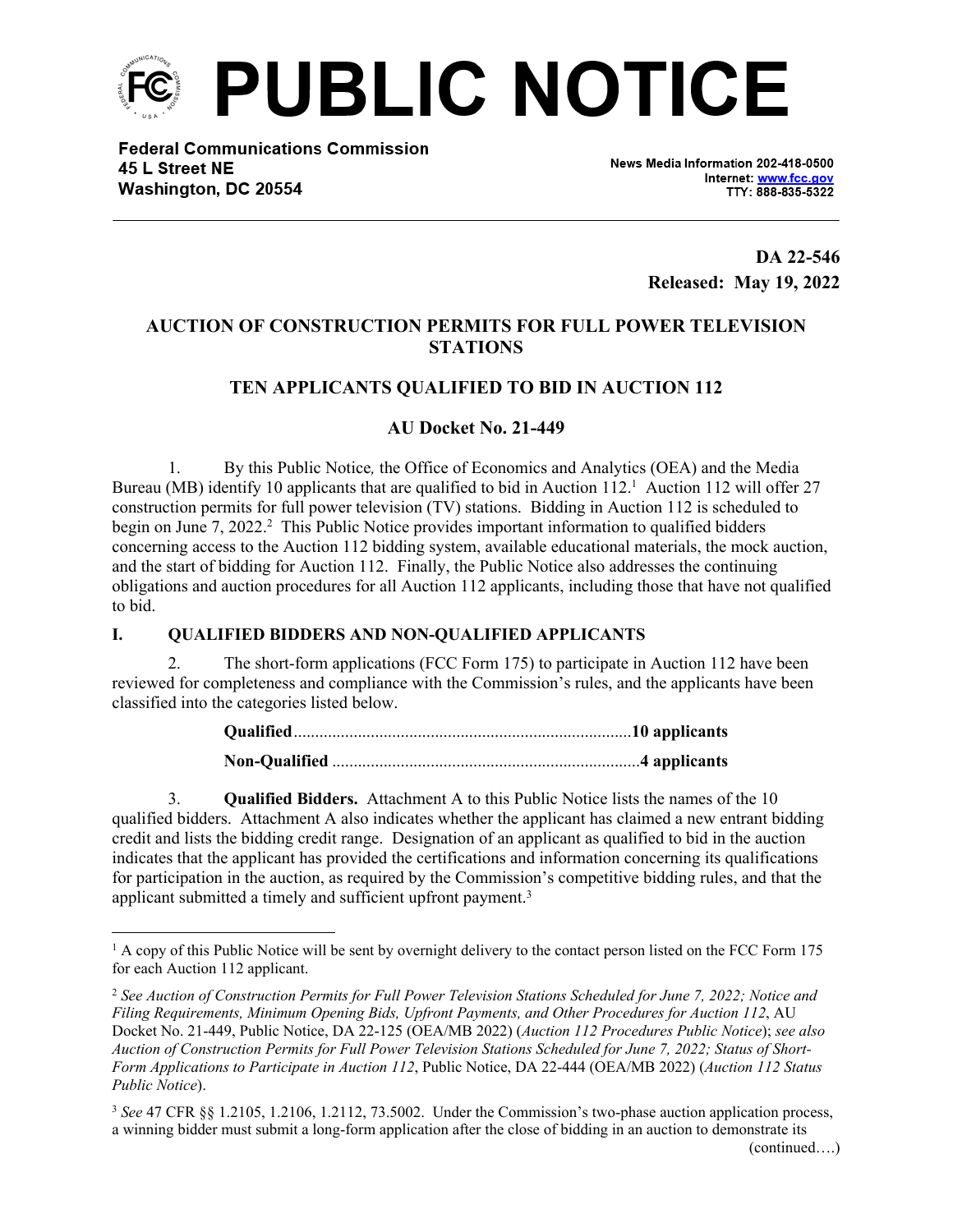4. In order to participate effectively in the auction, each qualified bidder should again carefully review the auction rules, procedures, and other information described in the *Auction 112*  Procedures Public Notice and subsequent public notices.<sup>4</sup> These public notices and other documents related to Auction 112 are available on the Auction 112 website in the Releases section at [www.fcc.gov/auction/112](https://www.fcc.gov/auction/112). This Public Notice provides additional guidance for qualified bidders.

5. Consistent with Commission practice in previous broadcast auctions*,* an applicant cannot obtain a construction permit without placing a bid, even if no other applicant for that particular construction permit becomes qualified to bid or in fact places a bid.<sup>5</sup>

6. **Non-Qualified Applicants.** Attachment B to this Public Notice lists each applicant that submitted an FCC Form 175 but did not qualify to bid in Auction 112.<sup>6</sup> All applicants, including those that have not qualified to bid, remain subject to the Commission's rules prohibiting certain communications pertaining to bids and bidding strategies.<sup>7</sup>

#### **II. REGISTRATION AND ACCESS TO THE AUCTION BIDDING SYSTEM**

#### **A. Registration Materials**

7. All qualified bidders have been automatically registered for the auction. Registration materials will be sent by overnight delivery only to the contact person at the contact person's address identified in the qualified bidder's FCC Form 175.<sup>8</sup> The contact person for each qualified bidder must distribute each RSA SecurID token to the specific authorized bidder as identified on each envelope contained in the registration materials package.<sup>9</sup> Upon receipt, each qualified bidder should be in possession of the following:

(Continued from previous page)

qualifications to hold a Commission license or construction permit and entitlement to a new bidding credit, if claimed in its short-form application. Thus, a determination that a short-form application is complete and complies with the Commission's competitive bidding rules and policies is not determinative of an applicant's qualifications to hold a license or construction permit. *See* 47 CFR §§ 1.2107, 1.2109; *see also Implementation of Section 309(j) of the Communications Act – Competitive Bidding*, PP Docket No. 93-253, Second Report and Order, 9 FCC Rcd 2348, 2376-77, paras. 163-168 (1994). Commission staff considers an applicant's qualifications after the auction during the long-form application process. In the event that an applicant is found unqualified to be a Commission licensee or ineligible for any claimed bidding credit, it will be liable for any obligations incurred as a result of its participation in the auction. *See generally* 47 CFR § 1.2109.

<sup>4</sup> *Auction 112 Procedures Public Notice* at 13-46, paras. 41-178; *see also Auction 112 Status Public Notice* at 3-11, paras. 7-33.

5  *See, e.g., Auction of AM and FM Broadcast Construction Permits Scheduled for July 27, 2021; Notice and Filing Requirements, Minimum Opening Bids, Upfront Payments, and Other Procedures for Auction 109*, AU Docket No. 21-39, Public Notice, 35 FCC Rcd 6424, 6429, para. 11 (OEA/MB 2021). *See also Auction 112 Status Public Notice* at 5, para. 13.

6 This list includes one applicant previously disqualified because the application was rejected. *See Auction 112 Status Public Notice* at 2-3, para. 6; *see also Auction 112 Procedures Public Notice* at 26, 30-31, paras. 83 & nn.156-59, 103 & n.173.

<sup>7</sup> *See* 47 CFR §§ 1.2105(c), 73.5002(d); *see also Auction 112 Procedures Public Notice* at 13-19, paras. 41-63.

<sup>8</sup> This package will require a signature for delivery to confirm receipt by the applicant. The person signing for the package does not need to be the contact person identified in the qualified bidder's short-form application.

9 The contact person is also responsible for timely distributing each SecureID token to the specific authorized bidder associated with each token, as well as the relevant information in the registration materials necessary for each authorized bidder to establish its access to the bidding system.

<sup>10</sup> Each qualified bidder will be issued three SecurID tokens. Consequently, qualified bidders with fewer than three authorized bidders will receive extra SecureID tokens. The extra SecurID token(s) cannot be used unless the contact (continued….)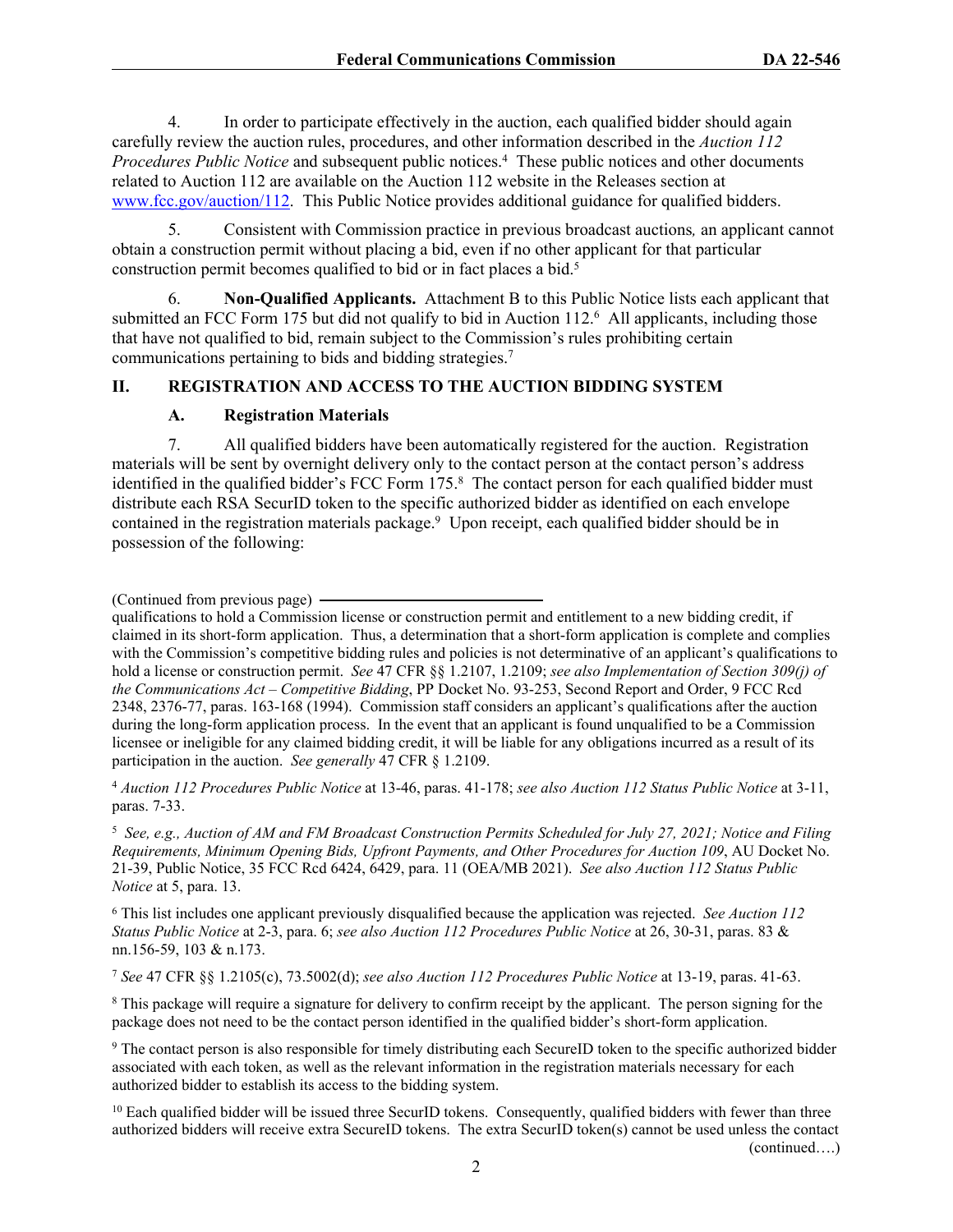- Three RSA SecurID<sup>®</sup> tokens (SecurID tokens);<sup>10</sup>
- A web address and instructions for accessing and logging in to the FCC auction bidding system;
- An FCC assigned username (user ID) for each authorized bidder; and
- The FCC Auction Bidder Line telephone number.

8. A qualified bidder must have the above-referenced registration materials to participate in the mock auction and to bid in Auction 112. Any qualified bidder listed in Attachment A of this Public Notice that has not received the registration mailing **by 12:00 noon Eastern Time (ET) on Tuesday, May 31, 2022**, must contact the Auctions Hotline at (717) 338-2868. Receipt of the registration mailing is crucial to participating in the mock auction and the actual auction. Each qualified bidder is responsible for ensuring that it has received all of the registration materials listed above.

9. Each qualified bidder is solely responsible for ensuring the security and functionality of its computer systems, Internet connection(s), and its registration materials, in addition to ensuring that only authorized bidders place bids on its behalf. The Commission assumes no responsibility or liability for these matters. **WARNING: Any unauthorized individual or entity accessing or tampering with an FCC or other government computer system will be prosecuted to the full extent of the law.**

# **B. Registration Material Replacement**

10. In the event that a qualified bidder's SecurID tokens are lost or damaged, only a person who has been designated as an authorized bidder, the contact person, or the certifying official on the applicant's FCC Form 175 may request replacements. To request replacements for these items, call the Auction Bidder Line at the telephone number provided in the registration materials, or the Auction Hotline at (717) 338-2868.

# **C. Access to the Auction Bidding System**

11. We will conduct the mock auction and bidding in Auction 112 electronically over the Internet and will provide the option of telephonic bidding using the Auction Bidder Line. Each qualified bidder will receive in its registration materials the web address for accessing the FCC auction bidding system and the phone number for the Auction Bidder Line.

12. Bidders will first be able to access the bidding system for the mock auction at 12:00 noon ET on Thursday, June 2, 2022. Access to the mock auction bidding system will remain available until 12:00 noon ET on Monday, June 6, 2022. Access to the Auction 112 bidding system will open at 1:00 p.m. ET on Monday, June 6, 2022, and will remain open to bidders until the conclusion of bidding in Auction 112.

13. Each authorized bidder must have his or her own activated SecurID token to access the FCC auction bidding system and place bids electronically or by telephone in the mock auction and Auction 112. For security purposes, the SecurID tokens and the instructions are sent only to the contact person at the contact address listed on the qualified bidder's FCC Form 175. Please note that each SecurID token is tailored to a specific auction and for a specific authorized bidder. SecurID tokens issued for other auctions or obtained from a source other than the Commission will not work for Auction 112.

14. All bidders should carefully review the FCC Auction Bidding System User Guide, which is accessible in the "Education" section of the Auction 112 webpage at [www.fcc.gov/auction/112](https://www.fcc.gov/auction/112).

15. There are minimum system requirements for accessing the FCC auction bidding system. Bidders must access the FCC auction bidding system over the Internet. To use the FCC auction bidding system, each applicant must have the following:

person, certifier, or an authorized bidder for the qualified bidder contacts the FCC to activate the extra token for a specific additional authorized bidder or for an authorized bidder whose SecurID token has been lost or damaged.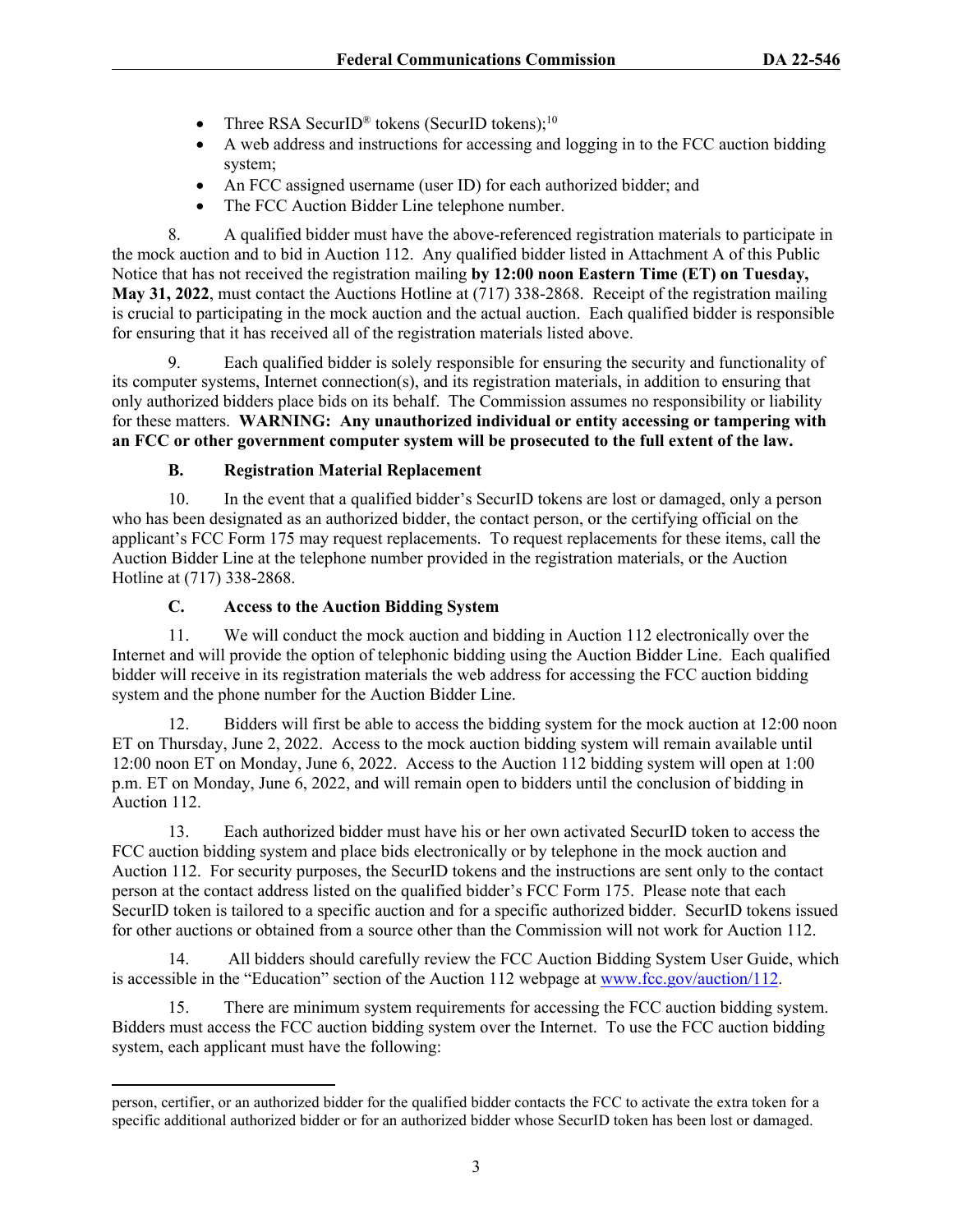- A computer running Windows<sup>®</sup> 10 or Windows<sup>®</sup> 11; or Apple<sup>®</sup> Mac OS  $X$ <sup>®</sup> 10.14 or higher
- Access to the Internet
- A recent version of Google Chrome™ or Microsoft Edge<sup>11</sup>
- A spreadsheet program such as Microsoft Excel 2013 or newer (may be needed for viewing files downloaded from ABS or for editing bid upload files)
- 1366 x 768 or greater screen resolution<sup>12</sup>

Smartphones and tablets are not supported.

16. To maximize protection against potential security vulnerabilities, users are advised to ensure the latest service pack (if applicable), security patches for their operating system, and the most recent version of Google Chrome or Microsoft Edge have been installed.

17. Each user should test his or her computer configuration and browser(s) with the FCC auction bidding system in advance of the auction—for example, during the mock auction. Any user attempting to access the FCC auction bidding system with a computer configuration or device that does not meet the requirements listed above and in the user guide is solely responsible for any resulting failure to access the auction bidding system, failure to do so in a timely manner, or failure of the bidding system to process the user's attempted bidding or other actions (even if it appears to the user that such actions were completed properly).

18. Any bidder may use the Auction Bidder Line as an alternative method of bidding in the mock auction and Auction 112.<sup>13</sup> The mock auction provides an opportunity for bidders to bid using the Auction Bidder Line and to become familiar with that process and the time required.

19. Qualified bidders choosing to bid telephonically during the mock auction and Auction 112 should initiate their calls as early as possible during a round. Telephonic bid assistants must use a script, and the length of a call to place bids may vary depending on the complexity and number of bids.<sup>14</sup> Calls placed late in the round might not provide enough time for bids to be entered before the round ends.

20. SecurID tokens can be recycled.<sup>15</sup> We strongly encourage bidders to return the tokens to the Commission. We will provide pre-addressed stamped envelopes to return the tokens once bidding has concluded.

#### **D. Bidding Contingency Plan**

21. Prior to the start of the auction, each bidder should develop comprehensive contingency plans that can be quickly implemented in case difficulties arise when participating in the auction. While the Commission will correct any problems within Commission controlled facilities, each bidder is solely responsible for anticipating and overcoming any other problems that arise, such as bidder computer

<sup>&</sup>lt;sup>11</sup> Please refer to the FCC Auction Bidding System User Guide for additional information about acceptable browsers.

<sup>&</sup>lt;sup>12</sup> Other screen sizes will work, but a minimum of 1366 x 768 is required to fit all of the information on a single screen without horizontal scrolling. If all of the information cannot fit on your display, you can either zoom out using your internet browser or scroll right and left using the scroll bars. To adjust the zoom, hold down the control ("ctrl") key and use the "+" and "-" keys to zoom in and out.

<sup>&</sup>lt;sup>13</sup> The Auction Bidder Line telephone number will be supplied in the registration materials sent to each qualified bidder.

<sup>&</sup>lt;sup>14</sup> Because the length of a call to place bids may vary, the bidder should initiate its call a minimum of ten minutes prior to the scheduled end of the bidding round.

<sup>&</sup>lt;sup>15</sup> A SecurID token can only be recycled if it is returned to the Commission in good condition with nothing written or glued on it.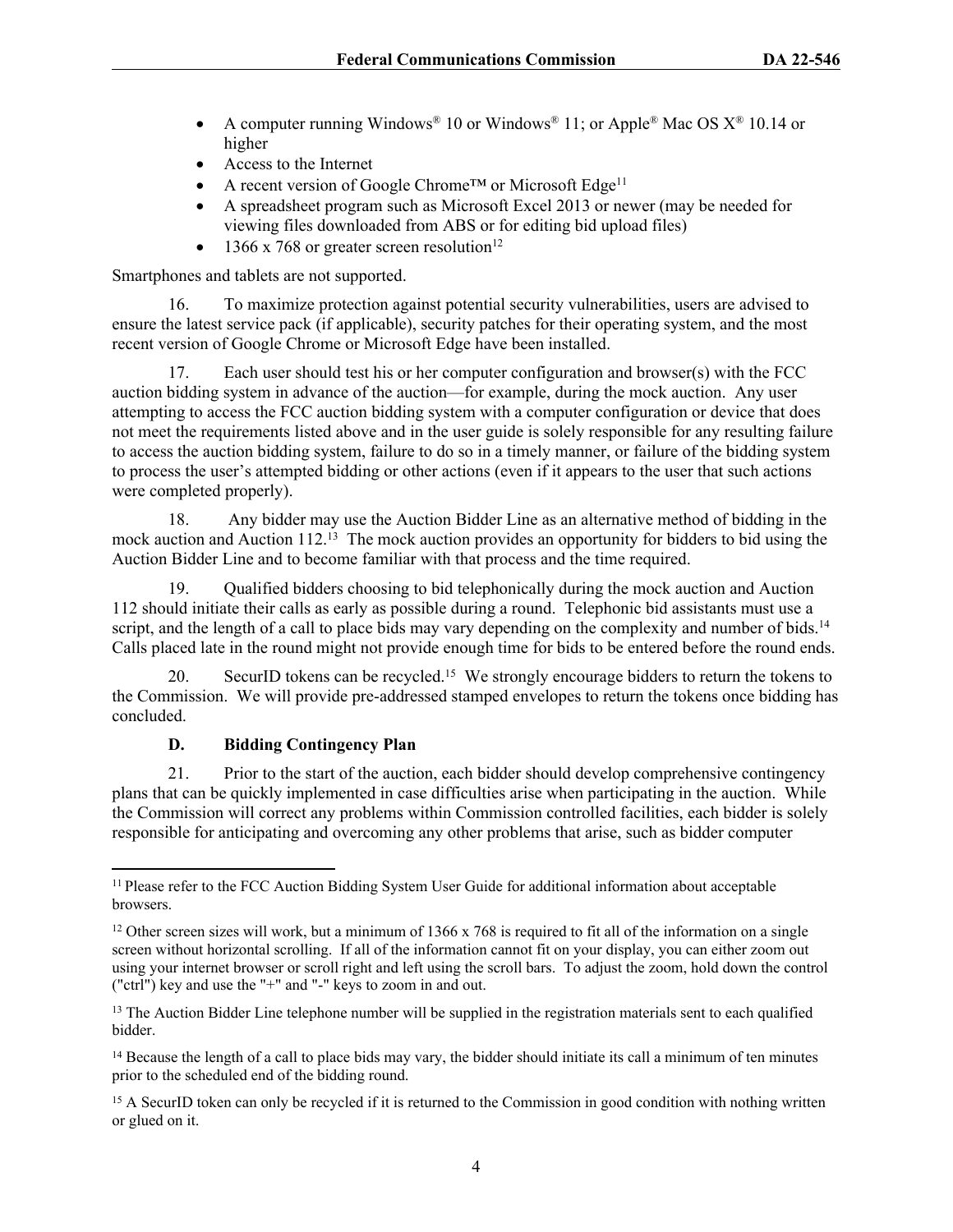failures or other technical issues; loss of or problems with data connections, telephone service, or power; adverse local weather conditions; unavailability of its authorized bidders; or the loss or breach of confidential security codes.

22. A qualified bidder should ensure that each of its authorized bidders can access and place bids in the FCC auction bidding system, without relying upon the same computer. Contingency plans will ideally include arrangements for accessing and placing bids in the FCC auction bidding system from one or more alternative locations.

23. We remind bidders that their contingency plans might include, among other arrangements, calling the Auction Bidder Line. If a bidder encounters a situation in which it must implement its backup plan and call the Auction Bidder Line, it should do so as soon as possible and as early in the round as possible. Calling at the beginning of a round will help ensure that the call can be completed before the end of the round. Failure to call early in the round may affect the bidder's ability to submit some or all of its bids before the round closes. Even if a bidder does not plan to bid using the Auction Bidder Line, we encourage all bidders to do so at least once during the mock auction.

24. If for any reason a bidder fails to submit all of its bids before the round closes, and fails to meet the requisite activity level, an activity rule waiver will be used, if any remain, or the bidder's eligibility will be reduced, possibly curtailing or eliminating the bidder's ability to place additional bids in the auction.<sup>16</sup> We will not restore any portion of a bidder's lost bidding eligibility.

# **III. EDUCATIONAL MATERIALS AND IMPORTANT UPCOMING EVENTS AND DATES**

25. Below we provide information regarding the availability of educational and informational materials, and the opportunity for qualified bidders to participate in a mock auction prior to the start of bidding in Auction 112. The documents described below will be available in the Education section of the Auction 112 website at [www.fcc.gov/auction/112,](https://www.fcc.gov/auction/112) where they will remain accessible for reference.

## **A. FCC Auction Bidding System User Guide**

26. The FCC Auction Bidding System User Guide describes the features and functionality of the bidding system that will be used to bid in Auction 112. The user guide will be accessible in the "Education" section of the Auction 112 website at [www.fcc.gov/auction/112.](https://www.fcc.gov/auction/112) We will email a link to access and download the user guide to each authorized bidder and to the contact person listed on the qualified bidder's FCC Form 175. Additionally, the user guide will remain available and accessible on the Auction 112 website for reference. Bidders are encouraged to read the user guide prior to participating in the mock auction in order to familiarize themselves with the bidding system.

## **B. Auction Tutorial**

27. The online auction tutorial was made available on February 25, 2022, and it provides information about both pre-auction and auction procedures, as well as how the FCC auction bidding system reflects those procedures. The tutorial allows viewers to navigate the presentation outline, review written notes, and listen to an audio recording of the notes. Additional features of this web-based tool include links to auction-specific Commission releases, email links for contacting Commission auctions and licensing staff, and screen shots of the FCC auction bidding system. The online tutorial is accessible from the "Education" tab of the Auction 112 website at [www.fcc.gov/auction/112](https://www.fcc.gov/auction/112). The tutorial will remain available and accessible on the Auction 112 website for reference.

## **C. Mock Auction**

28. All qualified bidders in Auction 112 will have the opportunity to participate in the mock auction on Friday, June 3, 2022. We strongly encourage each qualified bidder in Auction 112 to participate in the mock auction as it provides an opportunity for the bidder to become familiar with the

<sup>16</sup> *Auction 112 Procedures Public Notice* at 39-40, paras. 138-146.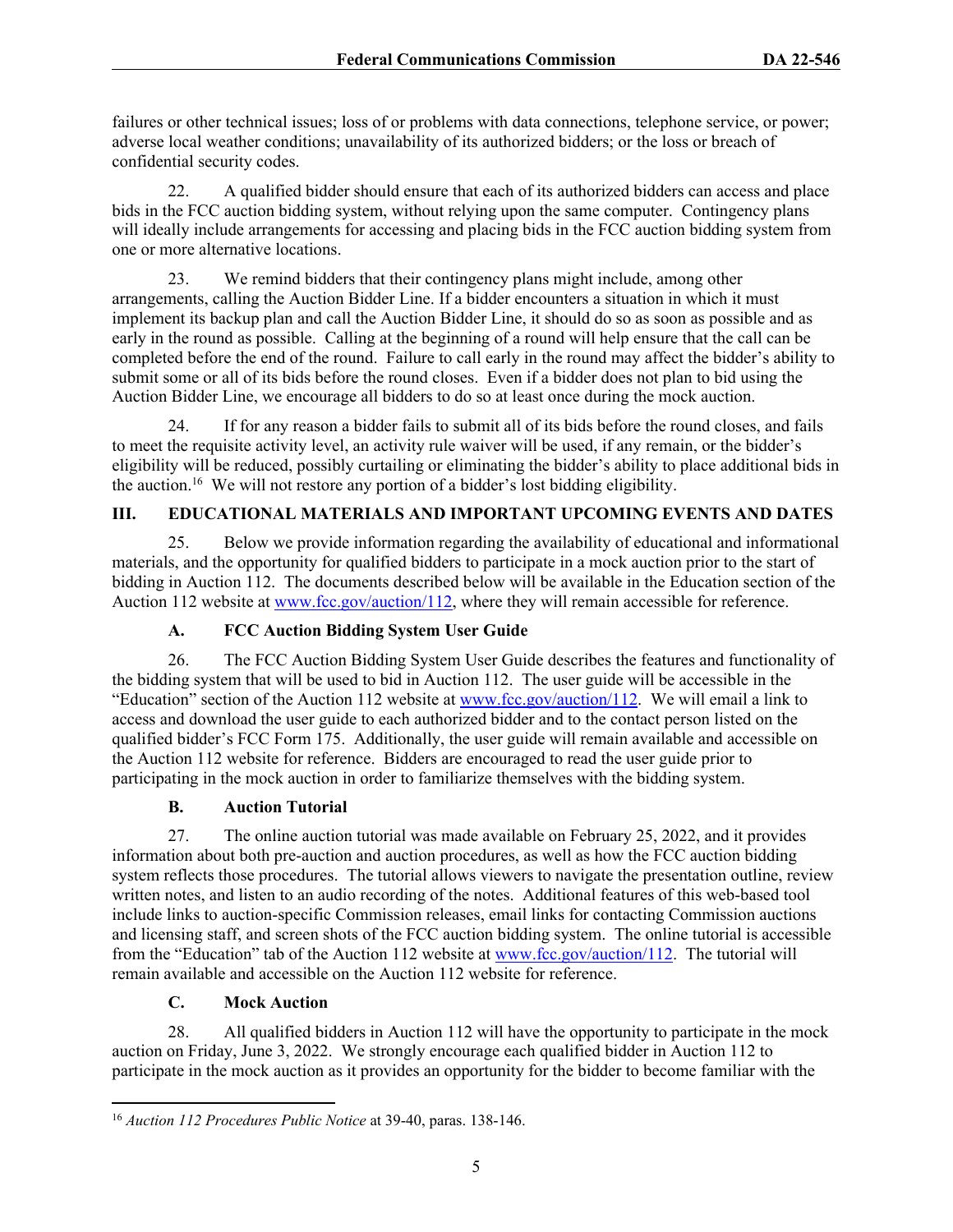FCC auction bidding system and the telephonic process, to test its contingency plans, and to ask Commission auction staff and technical support staff questions about the system and auction conduct.

29. A qualified bidder can access the mock auction at the web address provided to qualified bidders in the registration materials. Bidders choosing to bid electronically should review the FCC Auction Bidding System User Guide. Any qualified bidder who wishes to place bids by telephone should use the Auction Bidder Line telephone number supplied in the Auction 112 registration materials.

30. The set-up of the mock auction will differ in some aspects from the set-up for bidding in Auction 112. A qualified bidder's assigned construction permits and eligibility in the mock auction will not represent the actual construction permits for which it is qualified to bid or its eligibility based on its actual upfront payment. The mock auction will include 10 sample construction permits. Each sample construction permit will have 150 bidding units, and each bidder in the mock auction will initially have 750 bidding units of eligibility (enough to bid on 5 of those construction permits). The mock auction will otherwise follow the procedures for Auction 112, and each bidder will be required to be active on 100% of its current bidding eligibility. If a bidder does not meet this requirement, an activity rule waiver will be automatically applied (if any waivers are available) or its current eligibility will be permanently reduced (if no waivers remain), possibly eliminating it from further bidding in the mock auction. A bidder should take advantage of the mock auction to practice taking actions it might wish to take during Auction 112.

31. The mock auction bidding schedule for Friday, June 3, 2022, will be as follows:

| Mock Round 1 |              |                 | $10:00$ a.m. $-11:00$ a.m. ET |
|--------------|--------------|-----------------|-------------------------------|
| Mock Round 2 | $11:30$ a.m. |                 | $-12:00$ p.m. ET              |
| Mock Round 3 | $1:30$ p.m.  | $\sim 100$      | $2:00$ p.m. ET                |
| Mock Round 4 | $2:30$ p.m.  | $\sim 10^{-10}$ | $3:00$ p.m. ET                |

#### **IV. AUCTION INFORMATION**

#### **A. Bidding Schedule**

32. Bidding in Auction 112 will begin on Tuesday, June 7, 2022, with the following schedule, which will continue each business day until further notice:

| <b>Bidding Round</b> | $10:00$ a.m. |            | $-11:00$ a.m. ET |
|----------------------|--------------|------------|------------------|
| <b>Bidding Round</b> | $12:00$ p.m. | $\sim$     | $1:00$ p.m. ET   |
| Bidding Round        | $2:00$ p.m.  | $\sim$ $-$ | $3:00$ p.m. ET   |
| Bidding Round        | $4:00$ p.m.  | $\sim$     | $5:00$ p.m. ET   |

33. We will set the pace of the auction based upon our assessment of the auction's progress. We will provide notice of any schedule changes by announcement in the FCC auction bidding system and the Public Reporting System (PRS) during the course of the auction.

#### **B. Auction Announcements**

34. The Commission will post pertinent auction information as announcements in the FCC auction bidding system. Each bidder should routinely check for announcements each time it enters the auction bidding system and should click on and read the entirety of each announcement carefully. Announcements convey important auction information including, but not limited to, bidding schedule changes.

## **C. Bid Amounts**

35. For each construction permit in Auction 112, the FCC auction bidding system will provide a minimum bid amount, as previously announced, and eight additional bid amounts from which to choose (for a total of nine bid amounts).<sup>17</sup> While a bidder can change the amount of or remove new

<sup>&</sup>lt;sup>17</sup> *Auction 112 Procedures Public Notice* at 41-44, paras. 150-60. Attachment A lists the minimum opening bid amount for each construction permit in Auction 112.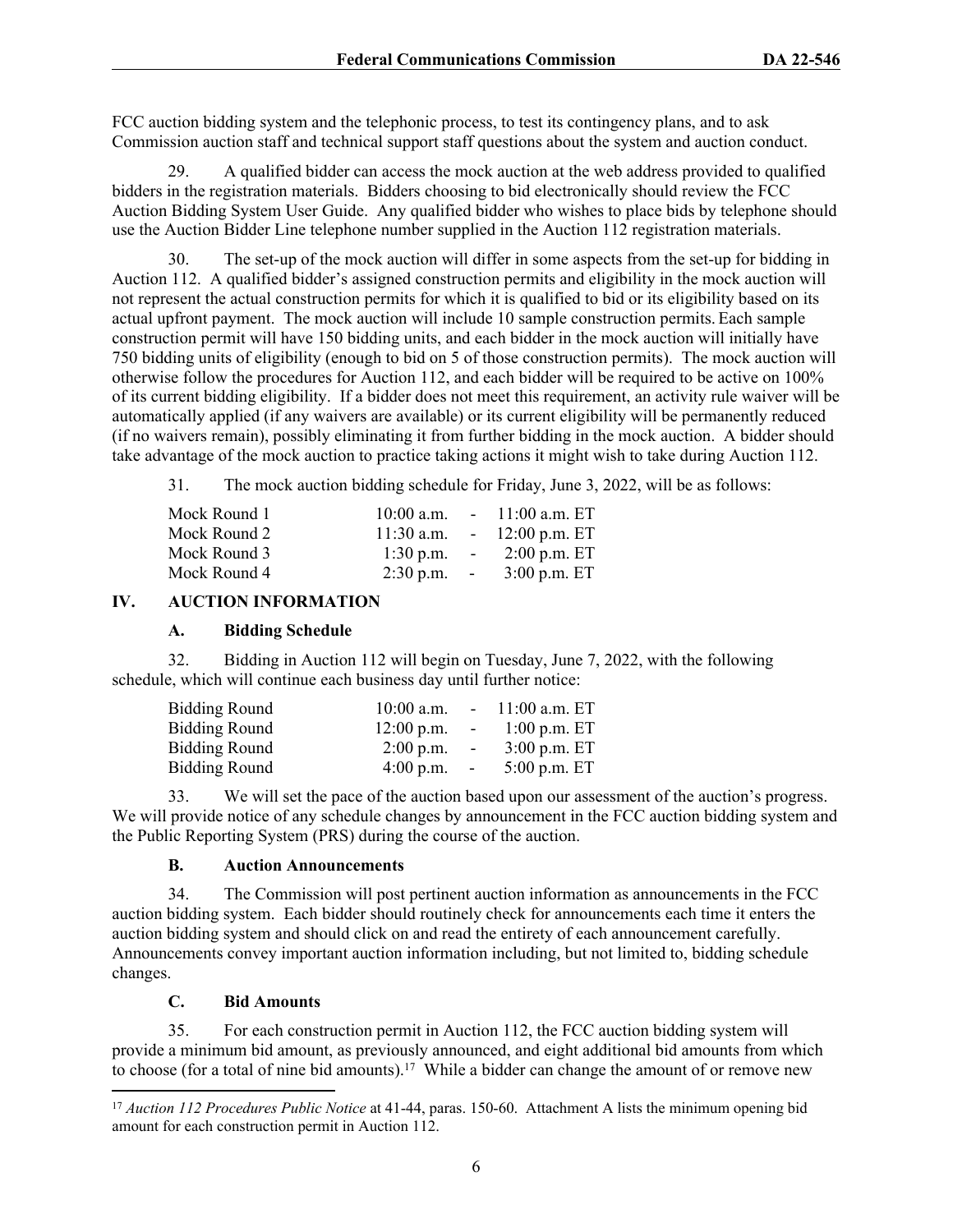bids during a round, it cannot do so once a round ends. We caution each bidder to select its bid amounts carefully because each bidder assumes a binding obligation to pay the full bid amount, even if the bid was mistakenly or erroneously made.<sup>18</sup> Moreover, no bidder will be permitted to withdraw any of its bids submitted in a prior round in Auction 112.<sup>19</sup>

36. OEA and MB retain the discretion to change the minimum acceptable bid amounts, the minimum acceptable bid increment percentage, the additional bid increment percentage, the number of acceptable bid amounts, and the parameters of the formulas used to calculate bid amounts if we determine that circumstances so dictate.<sup>20</sup> We also retain the discretion to limit (a) the amount by which a minimum acceptable bid for a construction permit may increase compared with the corresponding provisionally winning bid, and (b) the amount by which an additional bid amount may increase compared with the immediately preceding acceptable bid amount. If we exercise this discretion to make any of these changes, we will alert bidders by announcement in the FCC auction bidding system.<sup>21</sup>

## **D. Watchlists**

37. A qualified bidder may create watchlists containing construction permits of its own choosing, and specific construction permits may appear in multiple watchlists. Bidders may begin creating watchlists when access to the FCC auction bidding system becomes available. Instructions for creating watchlists are provided in the FCC Auction Bidding System User Guide. Please note that watchlists created in the mock auction will be for the mock auction only. Bidders will need to create new watchlists for bidding in Auction 112.

## **E. Round Results**

38. Round results will be available within approximately ten minutes after the close of each round. We remind bidders that the results of their bidding are subject to procedures that limit the disclosure of information on bidder interests and identities until after the close of bidding in Auction 112.<sup>22</sup>

39. Two types of reports will be available to qualified bidders during the auction: (1) publicly available information, and (2) bidder-specific information available only to that bidder when logged in to the FCC auction bidding system. The public information will be available on the Public Reporting System at [auctiondata.fcc.gov](https://auctiondata.fcc.gov/) for which there is a link in the Results section of the Auction 112 website at [www.fcc.gov/auction/112.](https://www.fcc.gov/auction/112) When a bidder is logged in to the FCC auction bidding system, it will have access to a record of the bids it placed by using the *Round Summary* screen and will have access to the results of its bids by using the *Posted Results* screen. These features can be accessed using the links in the navigation bar of the FCC auction bidding system.

40. Detailed instructions for reviewing and downloading round results are provided in the FCC Auction Bidding System User Guide. The user guide will be available in electronic form in the "Education" section of the Auction 112 website at [www.fcc.gov/auction/112.](https://www.fcc.gov/auction/112)

# **F. Bidder Questions During Auction 112 and the Mock Auction**

41. Commission auction staff and technical support staff will be available during the auction and the mock auction. Only a person who has been designated as an authorized bidder, the contact person, or the certifying official on the qualified bidder's FCC Form 175 should call on behalf of a bidder.

<sup>18</sup> *See* 47 CFR § 1.2104(g).

<sup>19</sup> *Auction 112 Procedures Public Notice* at 44, para. 166.

<sup>20</sup> *Id*. at 43-44, paras. 159-160.

 $^{21}$  *Id*.

<sup>22</sup> *See Auction 112 Procedures Public Notice* at 12-13, paras. 35-40.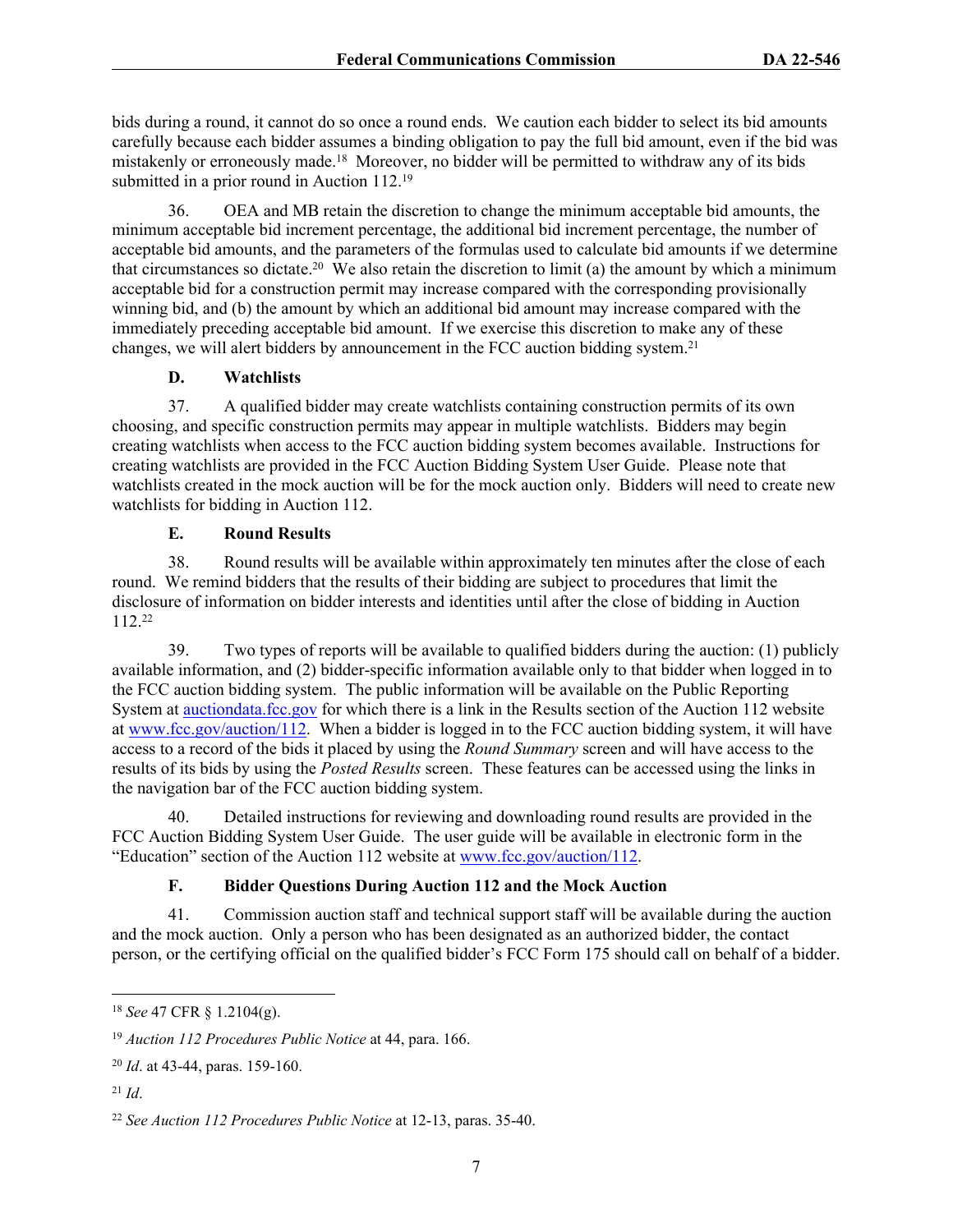When calling, the person should state that he or she is calling on behalf of a bidder with a time-sensitive auction question. To place bids by telephone or to ask questions during the auction, a bidder must use the FCC Auction Bidder Line telephone number supplied in the registration materials and have his or her login information and SecurID token available. Otherwise, a bidder should refer to the contact information provided in Section VII, Contact Information, below.

#### **G. Bidder Suggestions**

42. A bidder may submit questions or suggestions to the Commission staff concerning Auction 112 or future auctions by using the *Messages* feature in the FCC auction bidding system.<sup>23</sup> However, this is not an appropriate mechanism for asking time-sensitive questions that may need an immediate response, such as questions about auction procedures or placing bids. Any time-sensitive questions should be directed to the Auction Bidder Line. Commission staff considers all suggestions but may not always provide an individualized response.

# **V. APPLICANT CONTINUING OBLIGATIONS**

## **A. Duty to Maintain Accurate Information in Short-Form Applications**

43. We remind applicants that sections 1.65 and 1.2105(b)(4) of the Commission's rules require that they maintain the accuracy and completeness of information furnished in their applications to participate in Auction 112.<sup>24</sup> Each applicant should amend its application to furnish additional or corrected information within five business days of a significant occurrence, or no more than five business days after the applicant becomes aware of the need for amendment.<sup>25</sup> All changes are subject to review by Commission staff.

44. An applicant that needs to make permissible minor changes to its FCC Form 175,<sup>26</sup> or that must make changes in order to maintain the accuracy and completeness of its short-form application, must do so electronically using the FCC auction application system during a time when the FCC auction application system is available to the applicant for purposes of making the type of change(s) required.<sup>27</sup> The applicant must also submit a letter briefly summarizing the change(s) to its FCC Form 175 by email to [auction112@fcc.gov](mailto:auction112@fcc.gov) to the attention of the Chief, Auctions Division, Office of Economics and Analytics. The letter summarizing the change(s) must include a subject or caption referring to Auction 112 and the name of the applicant, for example, "Re: Changes to Auction 112 Application of XYZ Corp." Any attachments to the email must be formatted as Adobe® Acrobat® (PDF) or Microsoft® Word documents. An applicant must not submit application-specific material through the Commission's Electronic Comment Filing System.

<sup>25</sup> *See id.* at §§ 1.65, 1.2105(b)(4)*.*

<sup>23</sup> To access the *Messages* feature, select the Messages link on the navigation pane of the FCC auction bidding system. For information on how to the use this feature, please see the FCC Auction Bidding System User Guide.

<sup>24</sup> *See* 47 CFR §§ 1.65, 1.2105(b)(4).

<sup>&</sup>lt;sup>26</sup> As described in the Commission's rules, an applicant may make only minor corrections to its short-form application (e.g., changing certain contact information or authorized bidder information). *See id.* at § 1.2105(b)(2). A major modification includes a change in construction permit selection, newly claimed or increased bidding credit, or change in control of the applicant. *Id.*; *see also, e.g*., *Koch Broadcasting Corp.*, Letter Order, 21 FCC Rcd 147 (WTB/MB 2006) (dismissing short-form application due to major amendment reporting change of control of applicant).

 $27$  An applicant should not use the auction application system outside of the resubmission filing window to make changes to its short-form application for other than administrative changes. An applicant retains electronic access to its FCC Form 175 to make certain administrative changes, including updates to: applicant address, responsible party information, contact information, and bidding option (telephonic or electronic).Auction applicants are not permitted to make a change to the following data fields after the short-form application filing deadline: applicant name, legal classification, certifier, bidding credit, and construction permit selection.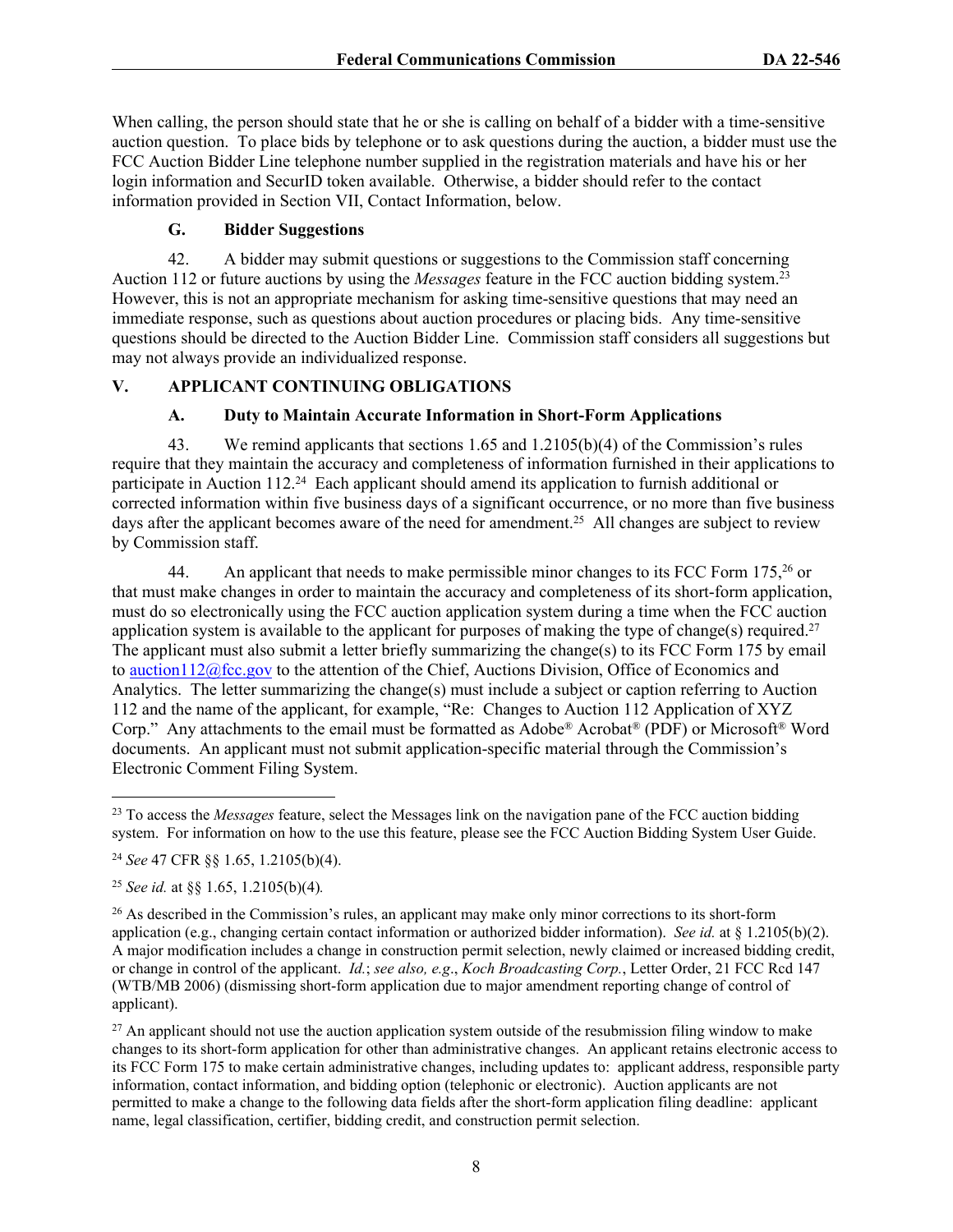45. For more information on an applicant's continuing obligation to maintain the accuracy and completeness of information furnished in its application to participate in Auction 112, applicants should refer to previous Auction 112 public notices, including the *Auction 112 Procedures Public Notice*. 28

#### **B. Due Diligence**

46. We remind each potential bidder that it is solely responsible for investigating and evaluating all technical and marketplace factors that may have a bearing on its valuation of the construction permits in Auction 112. The Commission makes no representations or warranties about the use of this spectrum for particular services. Applicants should be aware that this FCC auction represents an opportunity to become an FCC permittee in a broadcast service, subject to certain conditions and regulations. This includes the established authority of the Commission to alter the terms of existing licenses by rulemaking, which is equally applicable to licenses and other authorizations awarded by auction.<sup>29</sup> A Commission auction does not constitute an endorsement by the Commission of any particular service, technology, or product, nor does a Commission license constitute a guarantee of business success. Accordingly, each qualified bidder is encouraged to review the Commission's previous guidance concerning bidders' due diligence efforts prior to and during the auction.<sup>30</sup>

47. OEA and MB strongly encourage each potential bidder to conduct its own research prior to the beginning of bidding in Auction 112 in order to determine the existence of pending proceedings, pleadings, applications, or authorizations that might affect its decision to continue participating in the auction. Each potential bidder is solely responsible for identifying associated risks and for investigating and evaluating the degree to which such matters may affect its ability to bid on, otherwise acquire, or make use of any specific construction permit available in Auction 112. In addition, each potential bidder should perform sufficient technical analyses or refresh its previous analyses to assure itself that, should it be a winning bidder for any Auction 112 construction permit, it will be able to build and operate facilities that will comply fully with the Commission's technical and legal requirements. We strongly encourage each qualified bidder to inspect any prospective transmitter sites located in, or near, the service area for which it plans to bid, to confirm the availability of such sites, and to familiarize itself with the Commission's rules regarding any applicable federal, state, and local requirements.<sup>31</sup>

48. The Commission has also encouraged each applicant in Auction 112 to continue to conduct its own research throughout the auction in order to determine the existence of pending or future administrative or judicial proceedings that might affect its decision on continued participation in the auction.<sup>32</sup> Each applicant is responsible for assessing the likelihood of the various possible outcomes and for considering the potential impact on licenses available in an auction. The due diligence considerations mentioned in this Public Notice and previous Auction 112 public notices do not constitute an exhaustive list of steps that should be undertaken prior to participating in Auction 112. As always, the burden is on the potential bidder to determine how much research to undertake, depending upon the specific facts and circumstances related to its interests.

49. Applicants are solely responsible for identifying associated risks and for investigating and evaluating the degree to which such matters may affect their ability to bid on, otherwise acquire, or

<sup>28</sup> *See Auction 112 Procedures Public Notice* at 26-28, paras. 84-92; *see also* 47 CFR §§ 1.65, 1.2105(b)(4). Questions about FCC Form 175 amendments should be directed to the Auctions Division at (202) 418-0660 or by email to  $\arctan 112$  (*a*) fcc.gov.

<sup>29</sup> *See, e.g., Cellco P'ship v. FCC*, 700 F.3d 534, 542 (D.C. Cir. 2012); *Celtronix Telemetry, Inc. v. FCC*, 272 F.3d 585, 589 (D.C. Cir. 2001) (citing 47 U.S.C. § 309(j)(6)(D)).

<sup>30</sup> *Auction 112 Procedures Public Notice* at 28-29, para. 93.

<sup>31</sup> *See* 47 CFR pt. 1, subpart I.

<sup>32</sup> *Auction 112 Procedures Public Notice* at 29, para. 95.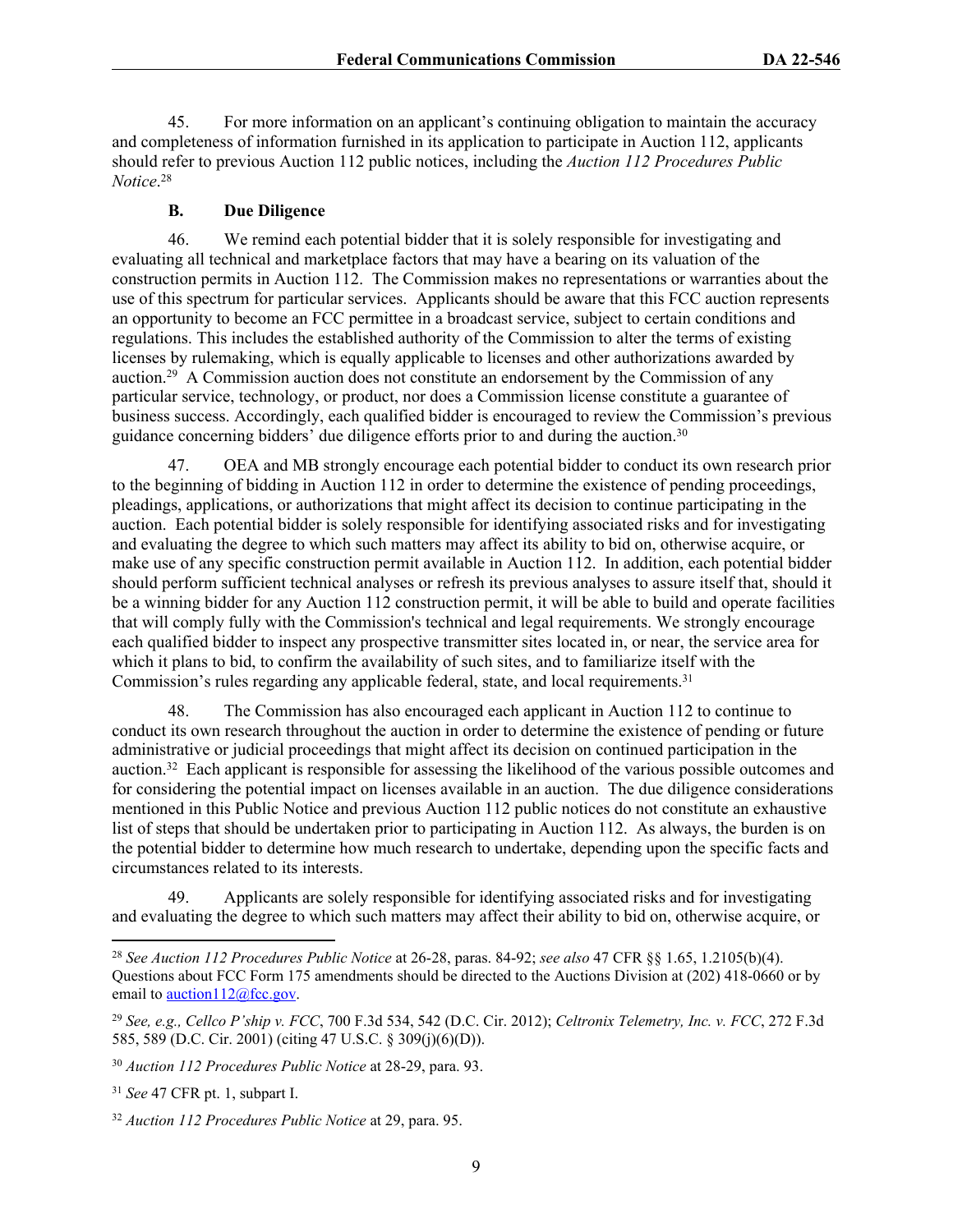make use of the construction permits available in Auction 112.<sup>33</sup> Each potential bidder is responsible for undertaking research to ensure that any construction permits won in the auction will be suitable for its business plans and needs. Each potential bidder must undertake its own assessment of the relevance and importance of information gathered as part of its due diligence efforts.

50. The Commission makes no representations or guarantees regarding the accuracy or completeness of information in its databases or any third-party databases, including, for example, court docketing systems. To the extent the Commission's databases may not include all information deemed necessary or desirable by an applicant, it must obtain or verify such information from independent sources or assume the risk of any incompleteness or inaccuracy in said databases.

## **C. Prohibition of Certain Communications**

51. OEA and MB remind applicants that the rules prohibiting certain communications set forth in sections 1.2105(c) and 73.5002(d) of the Commission's rules apply to each applicant that filed a short-form application in Auction 112.<sup>34</sup> Section 1.2105(c)(1) of the Commission's rules provides that, subject to specified exceptions, after the deadline for filing a short-form application, all applicants are prohibited from cooperating or collaborating with respect to, or communicating with or disclosing to each other in any manner, the substance of their own, or each other's, or any other applicant's bids or bidding strategies (including post-auction market structure), or discussing or negotiating settlement agreements, until after the down payment deadline.<sup>35</sup> An "applicant" includes all controlling interests of the entity submitting a short-form application to participate in the auction, including all officers and directors of that entity and all holders of interests amounting to 10% or more of the entity submitting a short-form application.<sup>36</sup> A party that submits an auction application becomes an "applicant" under the rule at the application filing deadline and that status does not change based on subsequent developments.<sup>37</sup>

52. This prohibition took effect as of the short-form application filing deadline, which for Auction 112 was March 30, 2022, at 6:00 p.m. ET, and ends at the post-auction down payment deadline, which will be announced in a future public notice.<sup>38</sup> This prohibition applies to all applicants **regardless of whether such applicants become qualified bidders or actually bid.**<sup>39</sup> For further information on the prohibition, applicants should refer to the *Auction 112 Procedures Public Notice*. 40

53. The prohibition of "communicating in any manner" includes public disclosures as well as private communications and indirect or implicit communications of bids and bidding strategies. Consequently, an applicant must take care to determine whether its auction-related communications may reach another applicant and must take care not to communicate non-public information to the public, financial analysts, or the press.<sup>41</sup> Examples of communications raising concern, given the limited

<sup>35</sup> *Id.* § 1.2105(c).

<sup>36</sup> 47 CFR § 1.2105(c)(5)(i).

<sup>37</sup> *Auction 112 Procedures Public Notice* at 14, para. 42.

<sup>38</sup> 47 CFR § 1.2105(c)(1).

<sup>39</sup> *See, e.g*., *Star Wireless, LLC v. FCC*, 522 F.3d 469 (D.C. Cir. 2008) (section 1.2105(c) applies to applicants regardless of whether they are qualified to bid). Thus, an auction applicant that does not correct deficiencies in its application, fails to submit a timely and sufficient upfront payment, or does not otherwise become qualified, remains an "applicant" for purposes of the rule and remains subject to the prohibition on certain communications until the applicable down payment deadline.

<sup>40</sup> *Auction 112 Procedures Public Notice* at 13-19, paras. 41-63.

<sup>41</sup> The Commission has long expressed the concern that applicants should use caution in their dealings with other parties, such as members of the press, financial analysts, or others who might become a conduit for the

(continued….)

<sup>33</sup> *Id.* at 28, para. 93.

<sup>34</sup> 47 CFR §§ 1.2105(c)(1), 73.5002(d).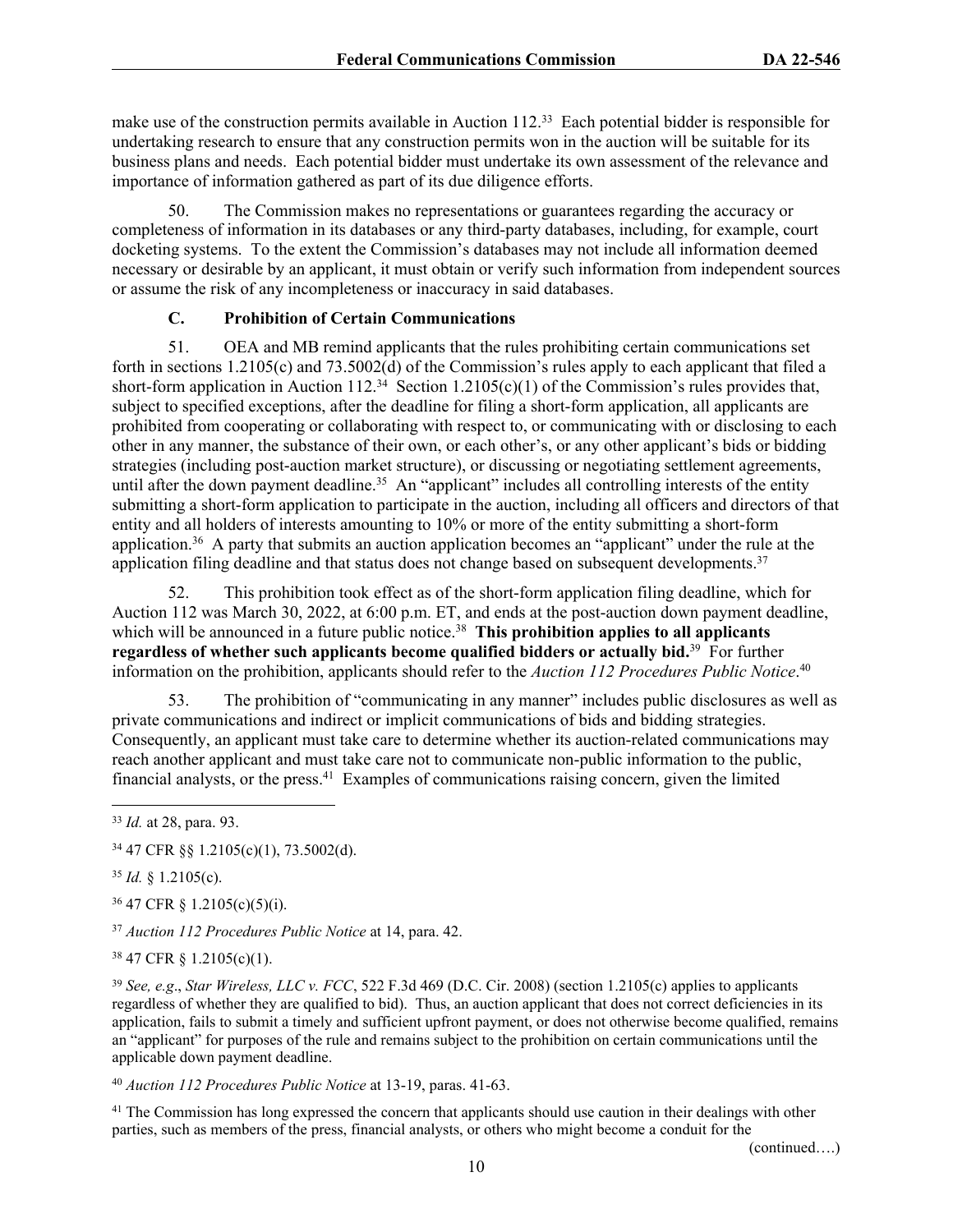information procedures in effect for Auction 112, would include an applicant's statement to the press or other public statement (such as a post on social media) about its upfront payment or bidding eligibility, and an applicant's statement to the press or other public statement that it is or is not interested in bidding in the auction.

## **D. Disclosure Obligations and Possible Sanctions**

54. Section 1.2105(c)(4) requires each auction applicant that makes or receives a communication that appears to violate section 1.2105(c) to report the communication in writing to the Commission immediately, but in no case later than five business days after the communication occurs, even if the communication does not result in an agreement or understanding regarding bids or bidding strategy that must be reported under sections  $1.65$  and  $1.2105(b)(4)$ .<sup>42</sup> Each applicant's obligation to report any such communication continues beyond the five-day period after the communication is made, even if the report is not made within the five-day period.<sup>43</sup>

55. *Reporting Prohibited Communication*. Any party reporting any communication pursuant to sections  $1.65$ ,  $1.2105(a)(2)$ ,  $1.2105(b)(4)$ , or  $1.2105(c)(4)$  must take care to ensure that any such report does not itself give rise to a violation of section 1.2105(c). To minimize the risk of inadvertent dissemination of a report of a potential prohibited communication, section 1.2105(c)(4) requires a party to file only a single report with the Chief of the Auctions Division.<sup>44</sup> In Auction 112, any such report must be filed according to the instructions set forth in the *Auction 112 Procedures Public Notice*. <sup>45</sup> Any such report must be filed immediately, and in no case later than five business days after the communication occurs.

56. *Possible Sanctions*. Any applicant found to have violated section 1.2105(c) may be subject to sanctions.<sup>46</sup> In addition, we remind each applicant that it is subject to the antitrust laws, which are designed to prevent anti-competitive behavior in the marketplace. If an applicant is found to have violated the antitrust laws or the Commission's rules in connection with its participation in the competitive bidding process, it may be subject to forfeiture of its upfront payment, down payment, or full bid amount, and it may be prohibited from participating in future auctions, among other sanctions.<sup>47</sup>

## **E. Limited Information Procedures**

57. We remind applicants that, under the limited information procedures in effect for Auction 112 (sometimes also referred to as anonymous bidding), the Commission is withholding from public release, until after the close of bidding in Auction 112, any information that may indicate specific applicants' interests in the auction—including, among other things, construction permit selections, upfront payments and eligibility information, and the identities of bidders placing bids or taking other bidding-related actions.<sup>48</sup> Accordingly, communication with other applicants or public disclosure of such (Continued from previous page)

communication of non-public information relating to auctions, such as bids and bidding strategies. *See Wireless Telecommunications Bureau Responds to Questions About the Local Multipoint Distribution Service Auction*, Public Notice, 13 FCC Rcd 341, 347-48 (WTB 1998) ("Public statements can give rise to collusion concerns. This has occurred in the antitrust context, where certain public statements can support other evidence which tends to indicate the existence of a conspiracy.").

<sup>42</sup> 47 CFR §§ 1.65, 1.2105(b)(4); *see also Amendment of Part 1 of the Commission's Rules – Competitive Bidding Procedures*, WT Docket No. 97-82, Seventh Report and Order, 16 FCC Rcd 17546, 17553-55, paras. 13-17 (2001).

<sup>43</sup> 47 CFR § 1.2105(b)(4); *see also Service Rules for the 698-746, 747-762 and 777-792 MHz Bands*, WT Docket No. 06-150 *et al.*, Second Report and Order, 22 FCC Rcd 15289, 15395, paras. 285-86 (2007).

<sup>44</sup> 47 CFR § 1.2105(c)(4); *Part 1 Procedural Amendments Order*, 25 FCC Rcd at 522, para. 4.

<sup>45</sup> *See Auctions 112 Procedures Public Notice* at 18-19, para. 59-61.

<sup>46</sup> 47 CFR §§ 1.2105(c), 1.2109(d).

<sup>47</sup> *See id.* § 1.2109(d).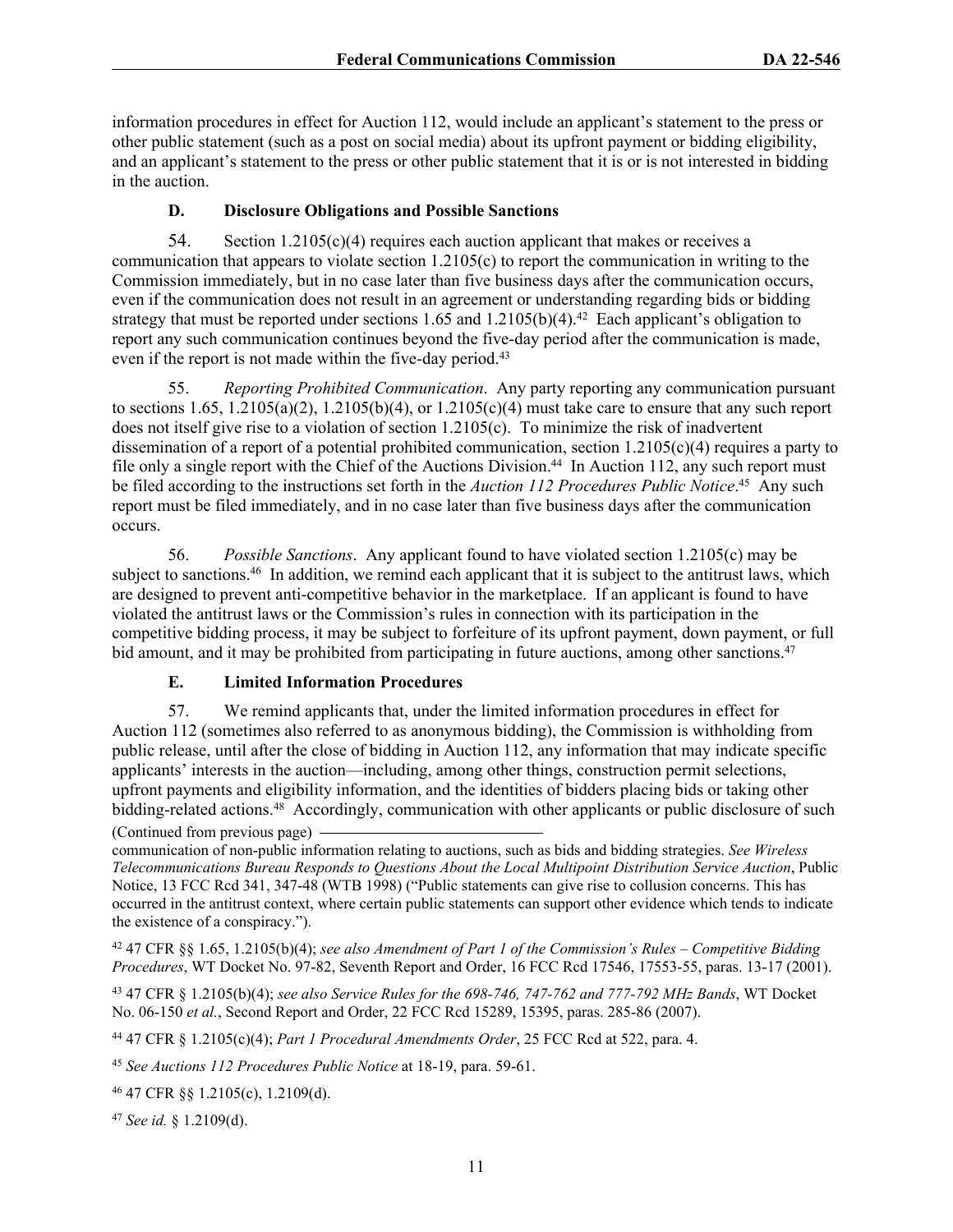non-public information may violate the Commission's rule prohibiting certain communications, section 1.2105(c) of the Commission's rules.

# **F. Submission of Auction-Related Filings**

58. An applicant must not submit application-specific material through the Commission's Electronic Comment Filing System (ECFS).

59. A party wishing to submit a request, a complaint, or other information concerning Auction 112 should, in addition to following other procedures prescribed by the Commission's rules, send a copy by email to the attention of the Auctions Division Chief at [auction112@fcc.gov](mailto:auction112@fcc.gov). The Commission occasionally receives complaints regarding specific bidders and requests to suspend bidding during an auction. While the Commission reserves the right to take appropriate action during an auction to preserve the integrity of the auction process, it is generally our practice to address any such allegations only after a winning bidder has submitted its long-form application, when there is greater opportunity for investigation of such allegations, if warranted. The Commission will not investigate any complaints or allegations that are not accompanied by full contact information, including name, address, and telephone number, for the complaining party or parties.

60. Finally, parties wishing to make suggestions concerning Auction 112 or future auctions should present such ideas using the *Messages* feature of the FCC auction bidding system. As mentioned above, however, this feature is not an appropriate mechanism for asking time-sensitive questions that need an immediate response. Commission staff considers all suggestions but may not always provide an individualized response.

## **G. Ex Parte Rule**

61. Applicants should also be aware that the Commission has generally treated mutually exclusive short-form applications as exempt proceedings and, therefore, not subject to the *ex parte* prohibitions that pertain to restricted proceedings.<sup>49</sup>

# **VI. POST-AUCTION PROCEDURES**

62. To ensure prompt receipt of time-sensitive Commission communications, OEA and MB urge each applicant to verify now the accuracy and completeness of the contact information in its FCC Form 175. Corrections to contact information in an FCC Form 175 should be made promptly in preparation for post-auction procedures.

63. Shortly after bidding has ended, the Commission will release a public notice declaring bidding finished, identifying the winning bidders, and establishing the deadlines for submitting down payments and final payments.<sup>50</sup> Each winning bidder will have ten business days following the release of that public notice to make down payments. Final payments will be due ten business days after the deadline for submitting down payments for this auction.

64. Each winning bidder must electronically file a complete and accurate long-form application (FCC Form 2100, Schedule A, in the Media Bureau's Licensing and Management System (LMS)), including required exhibits, along with the applicable application filing fee, which is in addition to the winning bid amount, for each construction permit won through Auction 112 within the time period announced in the auction closing public notice.<sup>51</sup> Further filing instructions will be provided to auction

<sup>(</sup>Continued from previous page)

<sup>48</sup> *Auction 112 Procedures Public Notice* at 12-13, paras. 35-40.

<sup>49</sup> *See Commission Announces that Mutually Exclusive "Short Form" Applications (Form 175) to Participate in Competitive Bidding Process ("Auctions") Are Treated as Exempt for Ex Parte Purposes*, Public Notice, 9 FCC Rcd 6760 (1994). *See also* 47 CFR § 1.1202(d)(1) Note 1.

<sup>50</sup> *See Auction 112 Procedures Public Notice* at 45-46, paras. 169-78.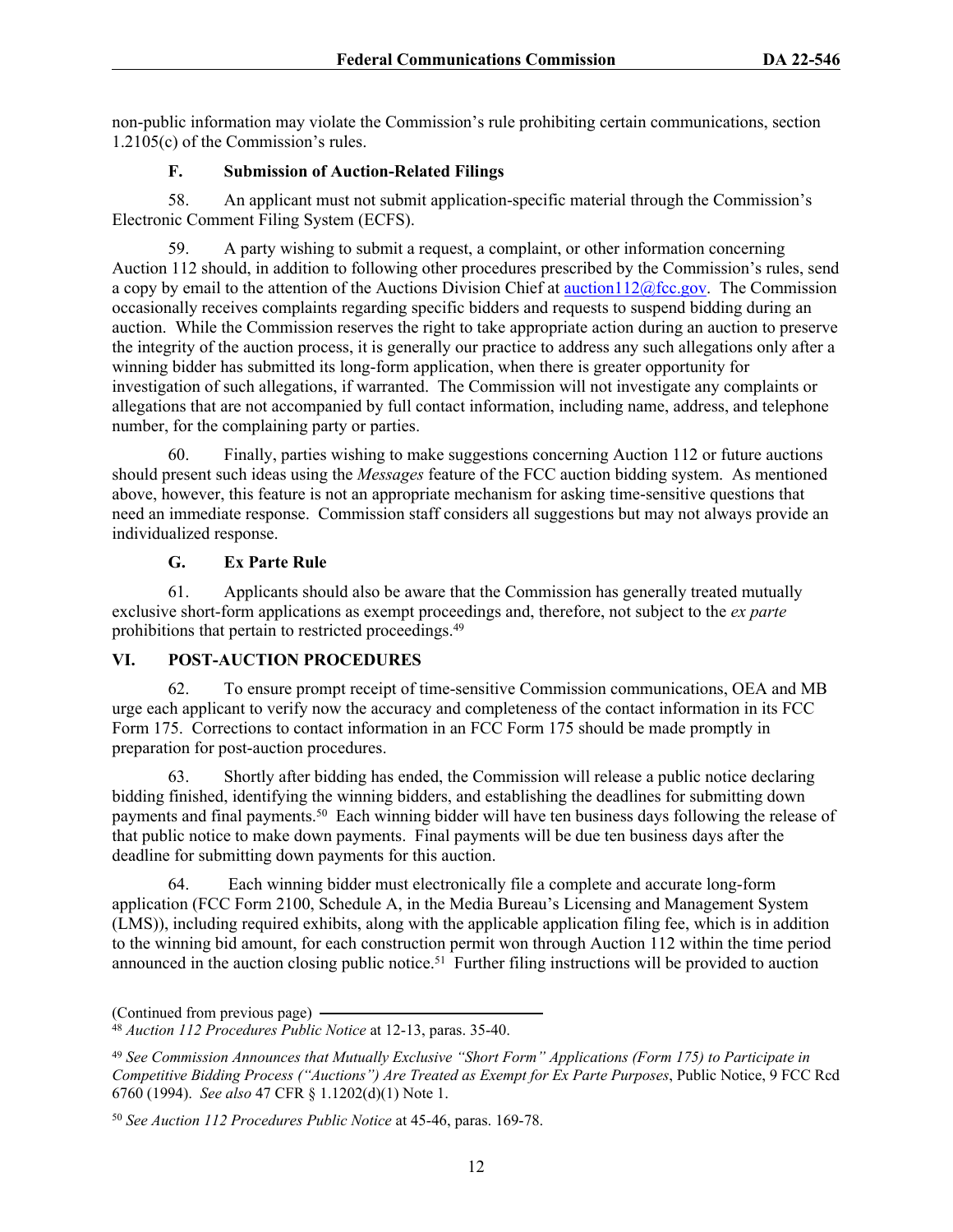winners at the close of the auction.<sup>52</sup> Further information regarding these post-auction procedures is contained in the *Auction 112 Procedures Public Notice* and will be provided in the public notice announcing the winning bidders.<sup>53</sup>

#### **VII. CONTACT INFORMATION**

65. Additional information for applicants is available at the Auction 112 website ([www.fcc.gov/auction/112\)](https://www.fcc.gov/auction/112).

66. For further information concerning Auction 112, please contact:

**General Auction Information**

General Auction Questions

#### **Auction 112 Process and Procedures**

Bidding Procedures Auction Schedule

#### **Auction 112 Legal Information**

Auction Rules, Policies, Regulations, Including Reports of section 1.2105(c) Violations and Application Modifications

#### **Licensing Information**

Service Rules, Policies, Regulations Licensing Issues, Engineering Issues Due Diligence, Incumbency Issues

#### **Technical Support**

Hardware/Software Issues with Electronic Filing or FCC Auction System

#### **FCC Auctions Hotline**

(888) 225-5322, option two; or (717) 338-2868

**Auctions Division, OEA** Auctions Hotline (717) 338-2868

#### **Auctions Division, OEA**

(202) 418-0660 Mary Lovejoy (Attorney) Andrew McArdell (Attorney)

## **Video Division, MB**

Shaun Maher (Attorney) at (202) 418-2324 Kevin Harding (Engineer) at (202) 418-7077

#### **FCC Auctions Technical Support Hotline**

(877) 480-3201, option nine; or (202) 414-1250 (202) 414-1255 (TTY) Hours of service: 8:00 a.m. – 6:00 p.m. ET, Monday through Friday

(Continued from previous page)

<sup>51</sup> *See* 47 CFR §§ 1.2107, 73.5005(a). *See also Implementation of Section 309(j) of the Communications Act – Competitive Bidding for Commercial Broadcast and Instructional Television Fixed Service Licenses,* MM Docket No. 97-234, GC Docket No. 92-52, GEN Docket No. 90-264, First Report and Order, 13 FCC Rcd 15920, 15984- 85, paras. 163-64 (1998). Commission rules also require that a winning bidder in a commercial broadcast spectrum auction submit an application filing fee with its post-auction long-form application. *See* 47 CFR §§ 1.1104, 1.2107(c). The application filing fee must be paid in addition to the winning bid amount. The Commission recently adopted a new long-form application filing fee that includes an amount to recover costs for processing the shortform application. *Amendment of the Schedule of Application Fees Set Forth in Sections 1.1102 through 1.1109 of the Commission's Rules*, MD Docket No. 20-270, Report and Order, 35 FCC Rcd 15089, 15118-122, paras. 91-104 (2020) (amending filing fee schedule for AM and FM long-form applications); *see also* Fact Sheet, FCC, *Application Filing Fee Guide for Media Bureau*, (July 15, 2021), [www.fcc.gov/document/media-bureau-application](https://www.fcc.gov/document/media-bureau-application-fee-filing-guide-2)[fee-filing-guide-2](https://www.fcc.gov/document/media-bureau-application-fee-filing-guide-2).

<sup>52</sup> *See* 47 CFR §§ 1.2107, 1.2109(a), 73.3571, 73.3573, 73.5003, 73.5005, 73.5006(d).

<sup>53</sup> *See Auction 112 Procedures Public Notice* at 45-46, paras. 169-78; *see also* 47 CFR §§ 1.2107, 1.2109(a).